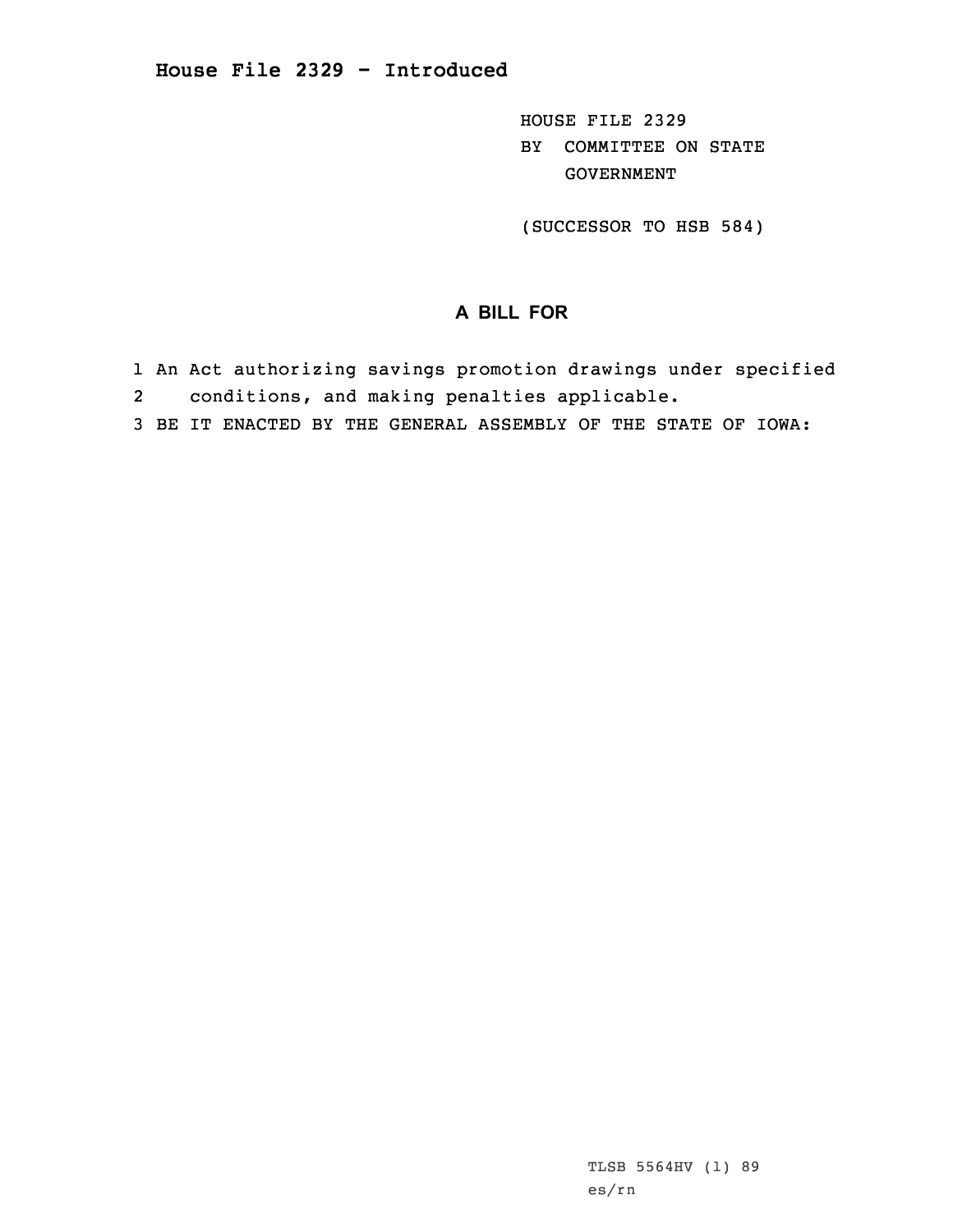1 Section 1. Section 99B.1, Code 2022, is amended by adding 2 the following new subsection:

 NEW SUBSECTION. 15A. *"Financial institution"* means <sup>a</sup> state or federally chartered credit union as defined in section 533.102 or <sup>a</sup> state or federally chartered bank as defined in section 524.103, which is located in this state and which receives money for deposit.

8 Sec. 2. Section 99B.1, subsection 28, Code 2022, is amended 9 to read as follows:

 28. *"Raffle"* means <sup>a</sup> lottery in which each participant buys an entry for <sup>a</sup> chance at <sup>a</sup> prize with the winner determined by <sup>a</sup> random method and the winner is not required to be present to win. *"Raffle"* does not include <sup>a</sup> slot machine. *"Raffle"* does not include <sup>a</sup> savings promotion drawing.

15 Sec. 3. Section 99B.1, Code 2022, is amended by adding the 16 following new subsection:

 NEW SUBSECTION. 28A. *"Savings promotion drawing"* means <sup>a</sup> drawing conducted by <sup>a</sup> financial institution or <sup>a</sup> group of financial institutions in which <sup>a</sup> designated prize or prizes may be won by the deposit of <sup>a</sup> specified amount of money in <sup>a</sup> savings account, time deposit, or other savings program offered through that financial institution or group of financial institutions.

24 Sec. 4. NEW SECTION. **99B.63 Savings promotion drawings.** 1. For purposes of this section, *"participant"* means <sup>a</sup> person who is at least eighteen years of age and who has opened <sup>a</sup> savings promotion drawing account at <sup>a</sup> financial institution. 2. <sup>A</sup> savings promotion drawing may lawfully be conducted by <sup>a</sup> financial institution or group of financial institutions without <sup>a</sup> license under this chapter if all of the following conditions are met:

32 *a.* The savings promotion drawing includes the distribution <sup>33</sup> of the financial institution's savings promotion drawing rules 34 to all participants in the savings promotion drawing.

35 *b.* The savings promotion drawing is open to all participants

-1-

LSB 5564HV (1) 89  $\text{es}/\text{rn}$  1/4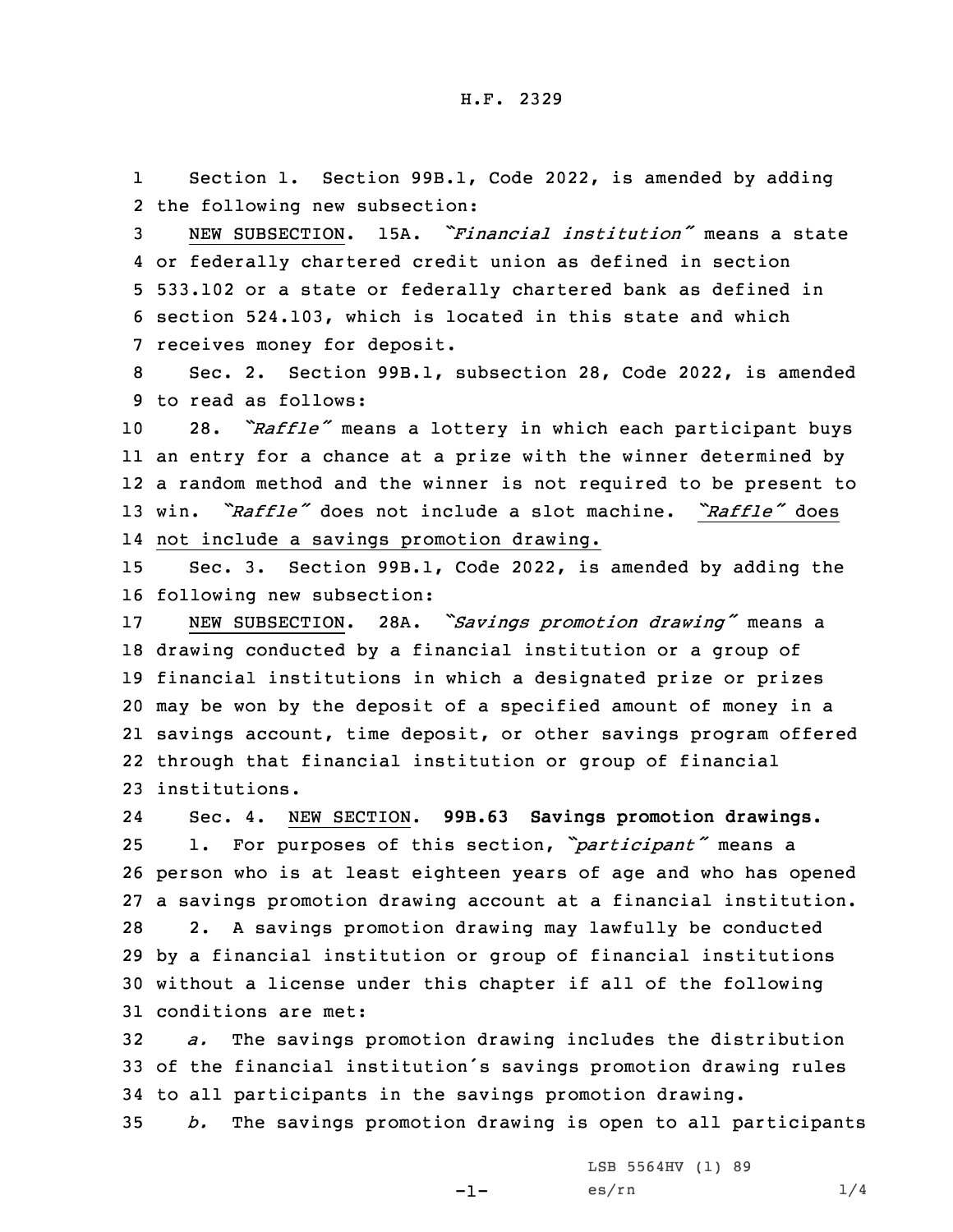as provided in the rules established for the savings promotion drawing by the financial institution conducting the savings promotion drawing. <sup>A</sup> savings promotion drawing shall not be open to members of the public who are not participants pursuant to the savings promotion drawing rules of the financial institution. <sup>A</sup> participant shall not submit more than ten entries for participation in <sup>a</sup> savings promotion drawing in <sup>a</sup> calendar month.

9 *c.* The financial institution conducting the savings 10 promotion drawing maintains records regarding the savings 11 promotion drawing and the number of participants.

12 *d.* The savings promotion drawing is conducted in <sup>a</sup> fair and honest manner. The financial institution shall not conduct <sup>a</sup> savings promotion drawing in <sup>a</sup> manner that jeopardizes the financial institution's safety and financial soundness or misleads its participants.

 *e.* The financial institution conducting the savings promotion drawing does not charge <sup>a</sup> fee to <sup>a</sup> participant to withdraw money from the participant's savings promotion drawing 20 account.

21 3. Prizes awarded in <sup>a</sup> savings promotion drawing may be in cash or any other form of property. <sup>A</sup> financial institution shall not award <sup>a</sup> monthly prize in <sup>a</sup> savings promotion drawing that exceeds two hundred fifty dollars in value. <sup>A</sup> financial institution shall not award <sup>a</sup> quarterly prize in <sup>a</sup> savings promotion drawing that exceeds five thousand dollars in value. <sup>A</sup> financial institution shall not award an annual prize in <sup>a</sup> savings promotion drawing that exceeds ten thousand dollars in 29 value.

 4. <sup>A</sup> financial institution or group of financial institutions may compensate employees of the financial institution, or may hire <sup>a</sup> third-party operator, to conduct <sup>a</sup> savings promotion drawing pursuant to this section. EXPLANATION

35 **The inclusion of this explanation does not constitute agreement with**

LSB 5564HV (1) 89

 $-2-$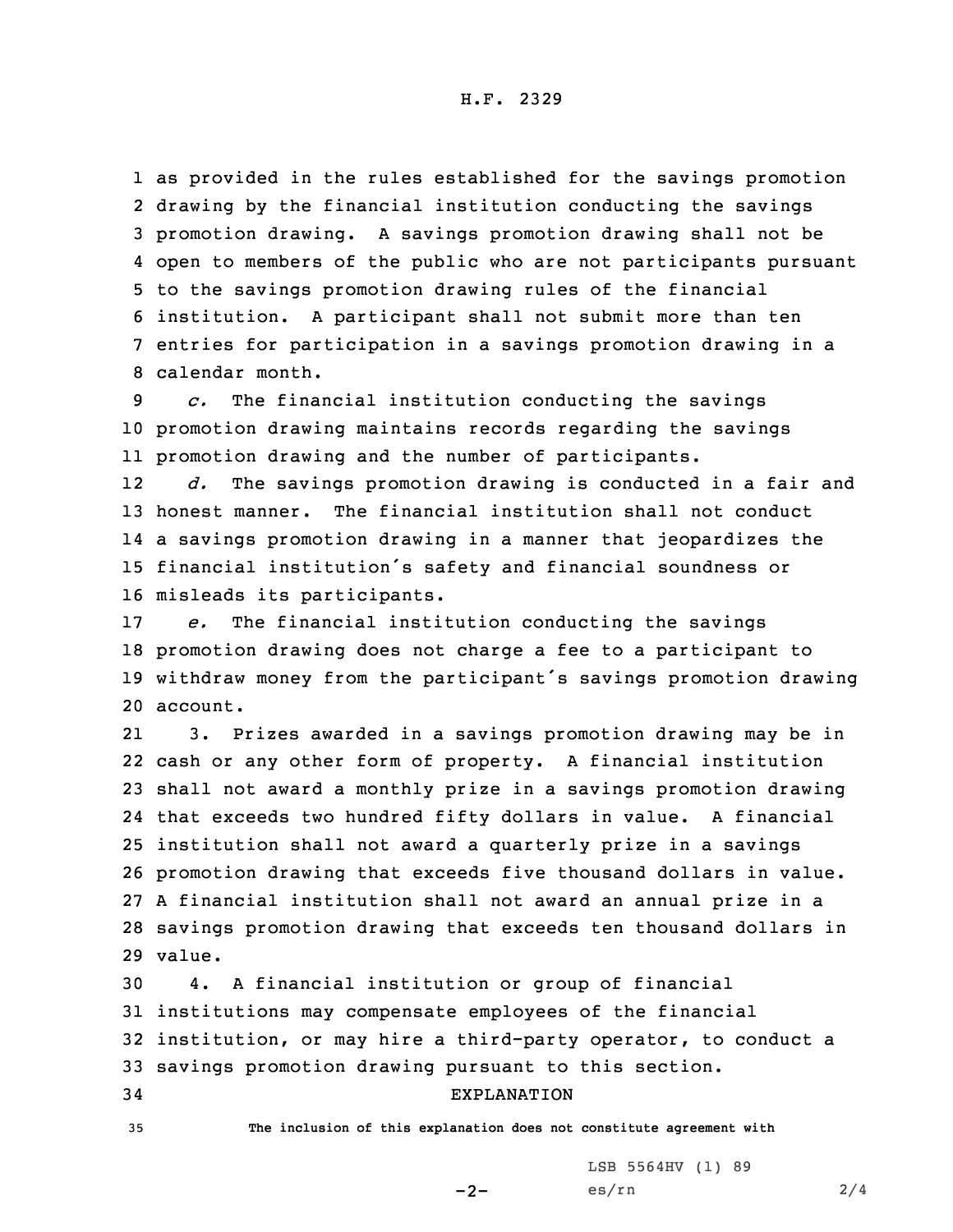1

**the explanation's substance by the members of the general assembly.**

2 This bill allows <sup>a</sup> financial institution or multiple 3 financial institutions to conduct savings promotion drawings 4 without <sup>a</sup> license under specified conditions.

 The bill defines "financial institution" to mean <sup>a</sup> state or federally chartered credit union or bank which is located in Iowa and which receives money for deposit. The bill defines "savings promotion drawing" to mean <sup>a</sup> drawing conducted by <sup>a</sup> financial institution or group of financial institutions in which <sup>a</sup> designated prize or prizes may be won by the deposit of <sup>a</sup> specified amount of money in <sup>a</sup> savings account, time deposit, or other savings program. The bill defines "participant" to mean <sup>a</sup> person who is at least 18 years of age and who has opened <sup>a</sup> savings promotion drawing account at <sup>a</sup> financial institution. The bill allows <sup>a</sup> financial institution or group of financial institutions to conduct <sup>a</sup> savings promotion drawing without licensure if all of the following conditions are met: the drawing includes the distribution of the financial institution's drawing rules to all participants; the drawing is open to all participants as provided in the drawing rules, but must not be open to members of the public who are not participants pursuant to the drawing rules; participants shall not submit more than 10 entries for participation in <sup>a</sup> savings promotion drawing in <sup>a</sup> calendar month; the financial institution maintains records regarding the drawing and the number of participants; the financial institution does not charge <sup>a</sup> fee to <sup>a</sup> participant withdrawing money from the participant's promotion account and the drawing is conducted in <sup>a</sup> fair and honest manner, without jeopardizing the financial institution's safety and financial soundness or misleading its participants.

 The bill provides that prizes awarded in <sup>a</sup> savings promotion drawing may be in cash or any other form of property. <sup>A</sup> financial institution shall not award <sup>a</sup> monthly prize in <sup>a</sup> savings promotion drawing that exceeds \$250 in value, <sup>a</sup>

 $-3-$ 

LSB 5564HV (1) 89